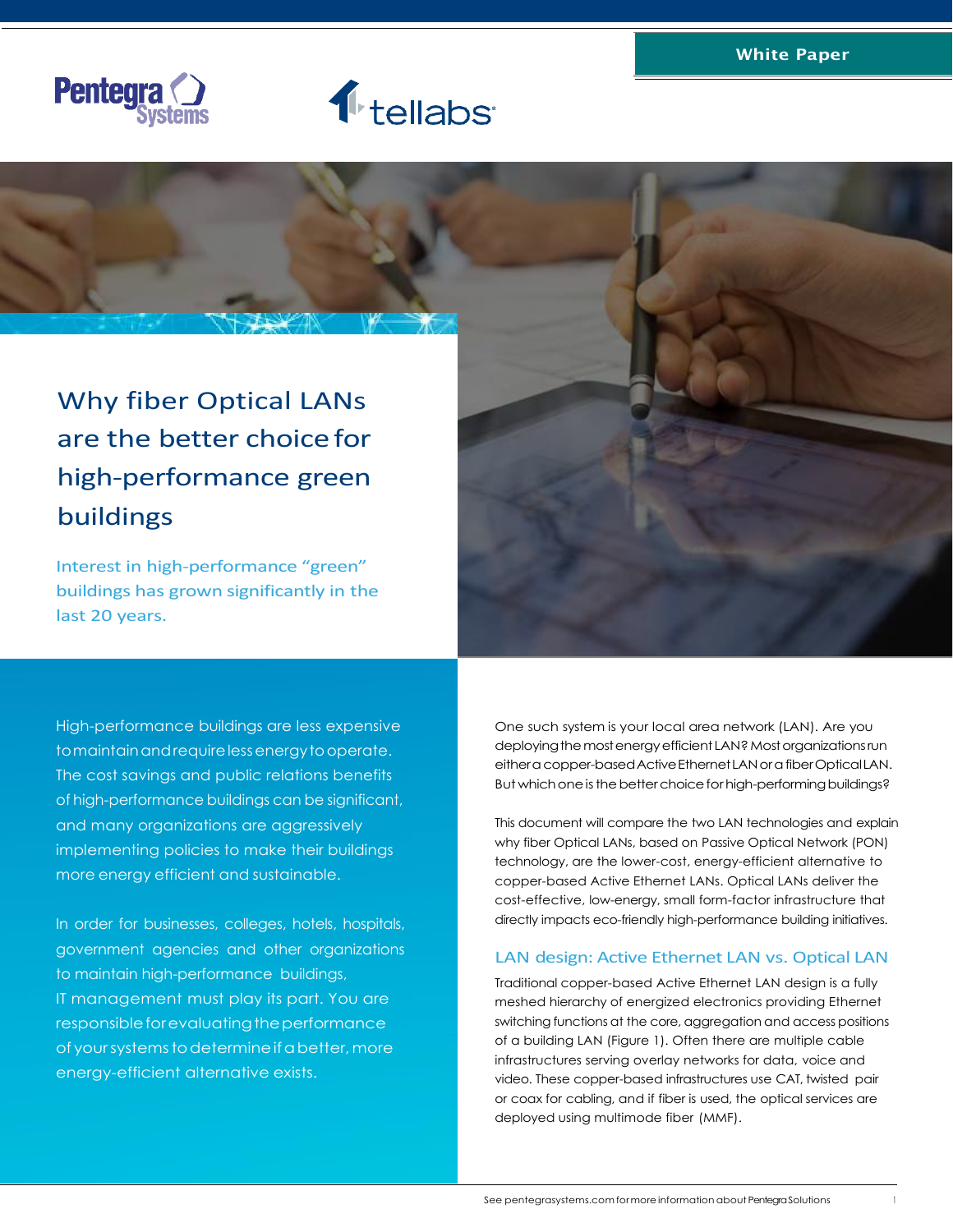

Figure 1. Copper-based Active Ethernet LAN



Figure 2. Fiber-based Optical LAN

Fiber-based Optical LAN leverages the inherent benefits of PON with a centrally located optical line terminal (OLT) at the core, and passive optical distribution network splitters (ODN) at the aggregation and optical network terminals (ONTs) position at the access (Figure 2). Optical LAN uses a single-mode fiber (SMF) for in-building and across-campus cabling that converges all building ICT services, such as voice, video, data, wireless access, security, surveillance and building automation, over a single infrastructure.

Studies have shown that fiber access for telecommunications service providers can reduce resource depletion, greenhouse gas emissions, carbon footprint and the release of toxins into the environment.<sup>1</sup> Optical LAN exploits these same factors and applies them to high-performance buildings.

# Cost-saving benefits of Optical LAN

In a direct comparison, Optical LAN outperformed the traditional copper-based Active Ethernet LAN design relative to equipment CapEx, OpEx and fiber-based cable infrastructure.

#### Equipment CapEx savings

Optical LAN hasenjoyedup to30%to 50% CapEx savingswhen comparedto the copper-basedalternative. Not all configurations result in such great savings, but at the simplest level, it is intuitive that with less electronics in the network, you spend less on equipment. Another benefit of Optical LAN is the fact that a

single OLT, single ONT and single SMF ODN infrastructure achieves 99.999% reliability. To achieve the same level of reliability, Active Ethernet LANs require fully meshed, fully redundant electronics at the core, aggregation and access, and even redundant optical network interface cards (NICs) at workstations.<sup>2</sup>

Another factor that drives separation in cost is Optical LAN's efficient support for VoIP and analog POTS phones, and IP and RF video. Optical LAN can provide cost-effective hybrid networkarchitecturesthatserveanalogPOTSphonesandRF video overthe same SMFcable infrastructure with concurrent service delivery (i.e., both VoIP and POTS phones, and IP and RF video simultaneously).

#### Equipment OpEx Savings

Optical LAN requires less equipment than copper-based Ethernet LAN, which means fewer electronics to maintain. It also means fewer recurring annual right-to-use and service support agreements, whose fees can be as much as 80% higher than the comparable fees associated with an Optical LAN solution.

Centralizedcontrolthrough an elementmanagement system, instead of accessing network elements locally through the craft user interfaces, significantly reduces OpEx. Instead of many IT supportpersonnelfanningouttomanagenodesspreadoutacross thefacility,OpticalLANemphasizescentralizedmanagement throughan intuitivegraphicaluserinterface(GUI). IT departments with limited resources and constant time constraints will benefit from this efficient means of provisioning and administering adds, moves, changes andsoftware upgrades. Unfortunately, largeorganizationsloseapproximately3.6%ofannualrevenuedue to network downtime, and human error is responsible for, 50% to 80% of outages.3 Thus, there are benefits to prioritizingmachineto-machineandcentralizingmanagementasmuchaspossible.

Optical LAN also offers lower initial training costs, plus annual training refresh certificates are not necessary. Optical LAN training istypicallycompletedafteroneweekof classroomtime,compared to weeks of commitment for Active Ethernet training programs (e.g., CCNx certification) and annual refresh work. For example, after just 5 days of Optical LAN training, specialists have the knowledge that they need to operate the Optical LAN OLT,ONT and EMS. Considering that the biggest expense of Active Ethernet certification courses is not their cost, but rather the travel expense and lost hours away from daily work duties, Optical LAN training is certainly more cost effective and a more efficient use of staff time.

#### Cabling CapEx savings

Optical LAN and SMF gain CapEx savings relative to traditional copper-based Active Ethernet LAN based on lower material and installation costs.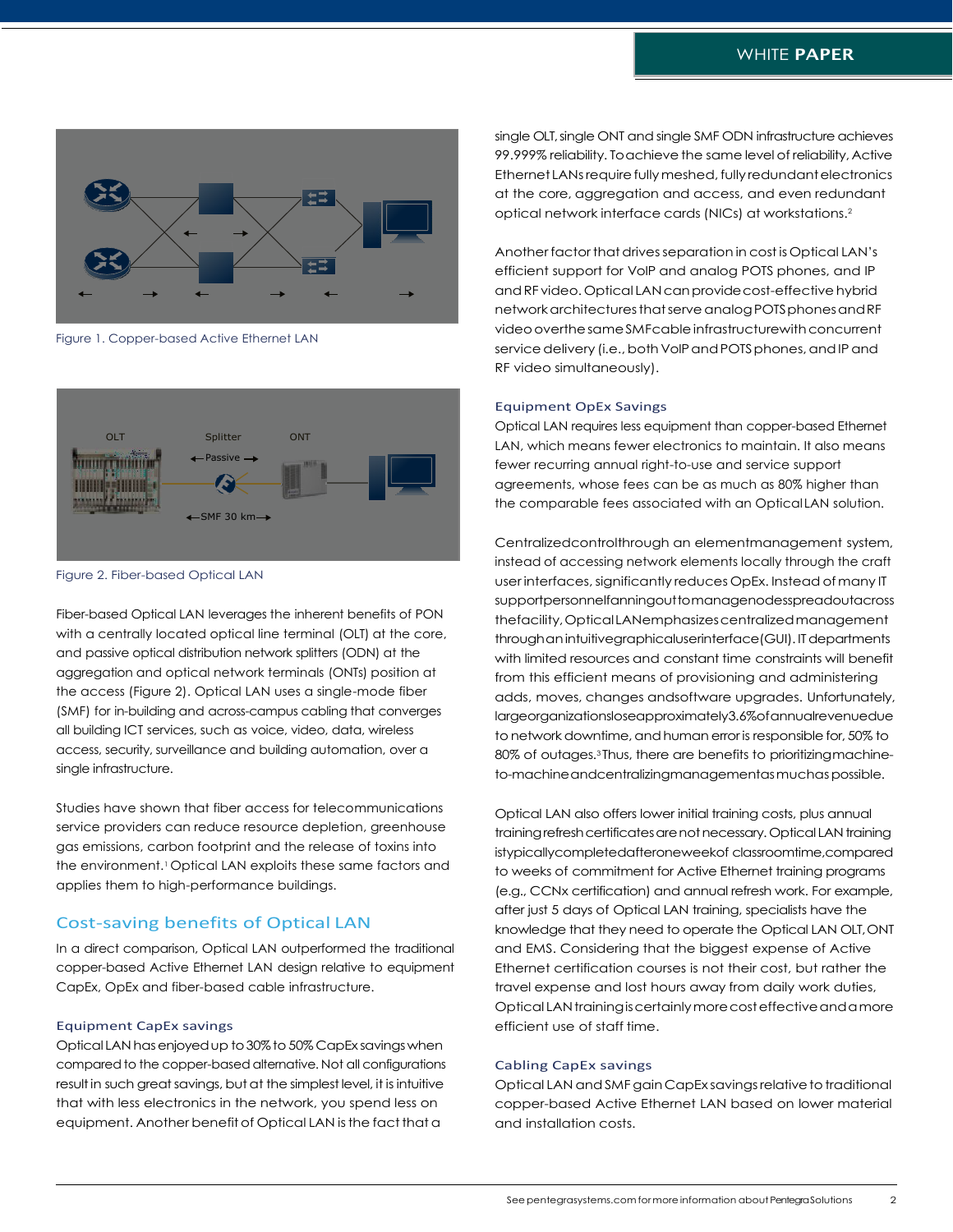Relative to materialcostsavings, a TEConnectivitystudycompared SMF (\$0.089 per lineal foot) and CAT6 (\$0.35 per lineal foot) and MMF (\$0.45 per lineal foot) and showed a substantial savings with Optical LAN SMF.<sup>4</sup>

Today's bend-resistant fiber solutions are trending toward evereasier installations, plus preterminated solutions now provide rapidandcost-effectiveinstallations.Inarecentstudy,Corning concluded that in many cases fiber solutions are less costly than copper for inside building LAN infrastructure.5By combining the on-site SC/APC connector system's fast installation with no-fusion splicing, bend-resistant fiber and ornamental wall molding with adhesive backing solution, 3M was able to cut their installation costs in half for existing facilities' LAN cable infrastructure upgrades.<sup>6</sup>

Furthermore, SMF's resistance to electromagnetic interference (EMI), radio frequency interference (RFI) and crosstalk significantly reduces the design and installation requirementsaround power cables. Lighter and stronger SMF uses J-hook installation instead of cable traysand conduit. Each of these factors further reduces the cost of cable infrastructure installation.

# Energy savings for greener buildings

Customer-generatedbusinesscaseshaveshownthatOpticalLAN can reduce energy consumption by up to 30% to 65% using OLT and ONTsinstead of a traditional copper-based Active Ethernet LAN.<sup>7</sup> With a fully meshed hierarchy of Active Ethernet switches, energyisconsumedeverytimeanoptical-to-electricalconversion or electrical-to-optical conversion occurs. With fewer such conversions, a Passive Optical Network will consume less energy.<sup>8</sup>

When the energy savings of Optical LAN is reviewed, it is easy to see the rippling effect of the savings relative to the electrical (plugload)andthermal(HVAC)loaddesignofthetotalbuilding. For example, 1 watt of electricity consumption saved in a data center results in 2x savings throughout the entire building. Thisis

a direct result of needing less DC/DC, AC/DC power distribution, and transformer, generator and battery backup. From a thermal standpoint, the Optical LAN's lower energy consumption requires less HVAC capacity. Forward-looking building design could even use temperature-hardened OLTs in data centers/ telecom closets and use only fresh air ventilation, eliminating any need for forced air conditioning.

With all the great energy savings that Optical LAN offers, it is easy to extrapolatethecorrespondingreductions in carbonemissions. For example, a 2,000-endpoint Optical LAN building saves28 kWh. Converting kWh to CO2, that building saves 165 tons of carbon emissions per year.<sup>9</sup>

# Space/Material Reduction

### Equipment Impact

Optical LAN provides superior density, with 8,192 IP/Ethernet endpoints being served by one Optical LAN OLT occupying 11 rack units or 191/4inches (Figure 3). In comparison, an Active Ethernet node that serves 2,016 IP/Ethernet endpoints occupies 90 rack units or 157½ inches. Furthermore, ODN splitters eliminate the need for active electronics used in the aggregation sector of this LAN, thus eliminating telecom closets/IDFs. Eliminating active electronics reduces space, power and thermal demands in the main data center/MDF. It also reduces requirements for space, power, thermals and telecom closets/ IDFs throughout the building.

AnotheradvantageisOpticalLAN'sabilitytoconvergeservices efficiently. This single network infrastructure can support voice (IP or POTS), data, video (IP or RF), wireless access points, building security, surveillance andautomation.

Such efficiency makes Optical LAN an excellent choice for buildings that have restricted space. For example, Optical LAN is ideal for buildings with challenging cable access points, especially retrofit projects and historic preservation projects.



Optical LAN 8,192 users 9 rack units



Ethernet LAN 2,016 users 90 rack units 3 equipment racks used

Figure 3. Comparing data center Optical LAN OLT size and density with Active Ethernet LAN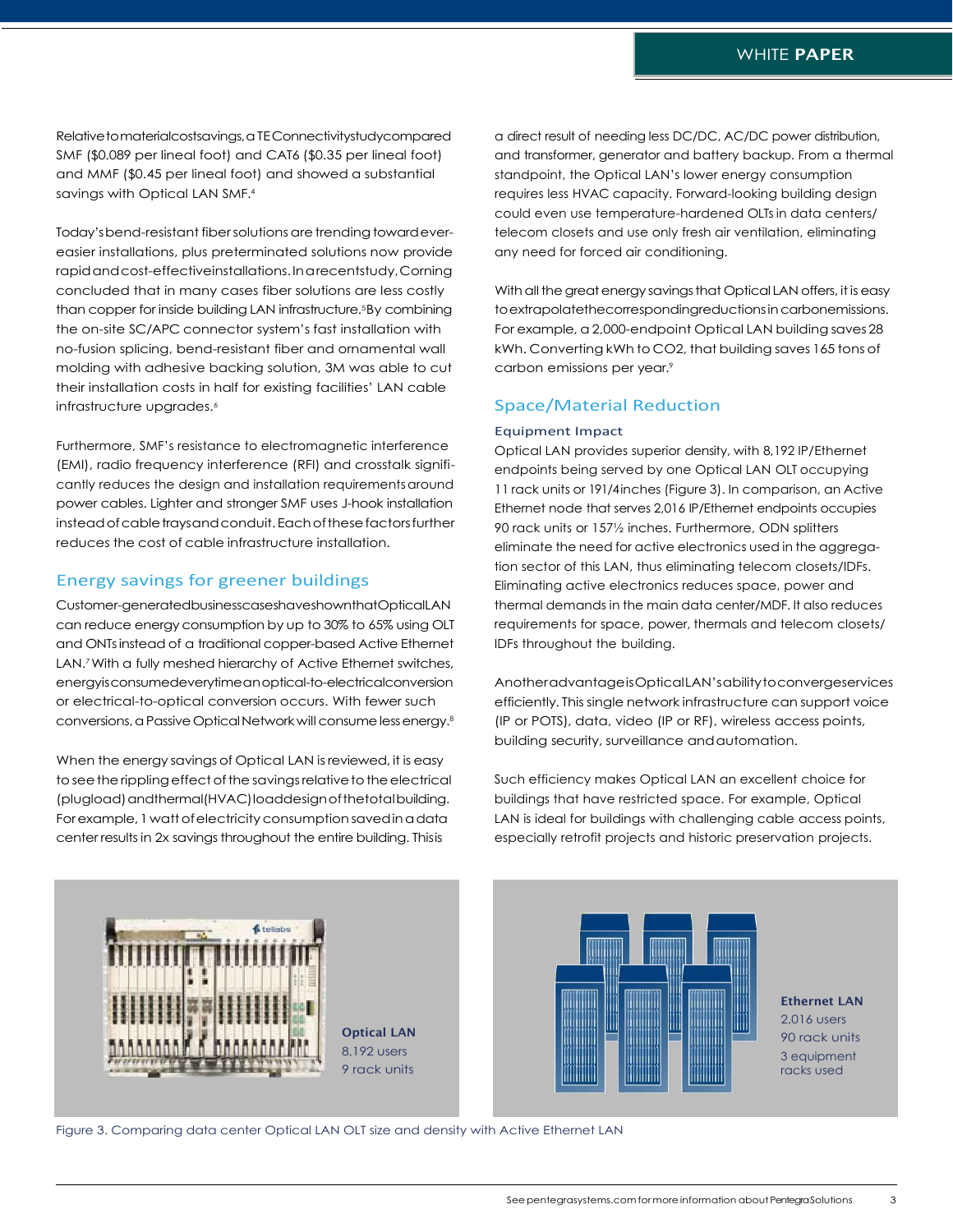#### Cabling Impact

SMF provides the best future-proof all-fiber LAN infrastructure choice. In contrast to MMF and CATx cabling, SMF hasenjoyed stable industry standards in recent years and holds the best promise for supporting future technologies (e.g., 10 GbE GPON, WDM PON, 40 GbE, 100 GbE). For example, in April 2011, NEC demonstrated the ability to transport 101 Tbps of data over a single 165-km-long SMF<sup>10</sup>.

CATx cabling standard has been less stable, with more than five variations defined in the past 10 years(e.g., 3, 5, 6, 7, 8, etc.). SMF is smaller, lighter and stronger; it has a tighter bend radius; offers higher bandwidth, longer reach, better EMI/RFI, faster connectors, longer life and is less expensive than CATx. Relative to Optical LAN, a single SMF strand can carry services to 128 IP/Ethernet endpoints, while CATx often carries to only one. Considering environmental factors, copper-based products consume 100x to 200x more natural resources than glass-based products.<sup>11</sup>

Similar to CATx industry standards, MMF standards continue to evolve and struggle to keep pace with today's technologies and bandwidth capacity requirements (i.e., OM1 to OM4). MMF optics may promise lower costs and lower energy use, but when calculating cost/power across an end-to-end network, Optical LAN still proves better. MMF's main weaknesses are its lowerbandwidth capacity andshort reach when compared to SMF. For example, MMF does not support DWDM and 100 GbE demos have been over four fibers.

# Impact on high-performance buildings

All of these benefits of Optical LAN and SMF affect the design of high-performance buildings. Less active electronics and smaller form-factor equipment mean less power required by data centers/ MDFs and telecom closets/IDFs, which reduces the overall power load to the buildings. Less thermals at data centers/MDFs and telecom closets/IDFs lower HVAC load. Finally, smaller data centers/ MDFs and fewer telecom closets/IDFs reduce demands on the HVAC/powerload as well. Fewer cables and smaller cable mean less plastics, thus less smoke load on a building. Fewer floor and wall penetrations equal reduced fire hazard (e.g., fire stopping).

In general, the gains in building floor space from Optical LAN enable real estate square footage to be repurposed for revenue generation, building amenities and building aesthetics. Dematerializing building infrastructure improves sustainability goals, since less material being used in a building can lead to the best possible cradle-to-grave life-cycle analysis. With this near-futureproof LAN infrastructure, the number of technology refreshes is greatly reduced, resulting in significantly less waste (e.g., money, time, natural resources) over the long run.

# Optical LAN can help with LEED certification

Standards that govern the creation of high-performance buildings have been developed and managed by the U.S. Green Building Council.12 Their program, called the Leadership in Energy and Environmental Design (LEED), sets the industry standard for developing high-performance buildings.

LEED covers new construction (including new development, major renovations, the core and shell of the building) and existing buildings (e.g., quantify and compare building operations, improvements and maintenance). LEED's goal is to maximize building operational efficiencies while minimizing environmental impact. LEED works on a system that awards points based on sustainability, water efficiency, energy and atmosphere, material and resources, indoor environmental quality, innovation in operations and regional priority.

LEED-certified buildings are designed to lower operating costs, increase asset value, reduce waste sent to landfills, conserve energy and water, be healthier and safer for occupants and reduce harmful greenhouse gas emissions. Often LEED-certified buildings qualify for tax rebates, zoning allowances and other incentives.

Optical LAN can assist with LEED certification by:

- lowering operating costs
- <sup>◼</sup> increasing asset value
- <sup>◼</sup> reducing waste sent to landfills
- directly contributing to energy savings
- indirectly lowering thermal loads for HVAC
- <sup>◼</sup> reducing harmful greenhouse gas emissions.

Engineering and designing a building with Optical LAN can even result in additional LEED innovation bonus points.

### Value after LEED certification

The ultimate goals of Optical LAN are to contribute to a highperformance building, increase the building's value and improve the quality of the user experience. Studies have shown that buildings with fiber connections sell with a 5% to 10% premium, and Optical LAN seeks to achieve that same value gain inside buildings.13 An Optical LAN design can differentiate a building in order to attract and retain tenants/employees.

Once LEED certification is achieved, building owners, IT managersandtenantscanreaptherewardsof themeasurable high-performancebuilding(e.g.,federal,stateandlocaltax incentives and rebate/reimbursement/grant programs). There are even rebates to be gained through local utility companies.